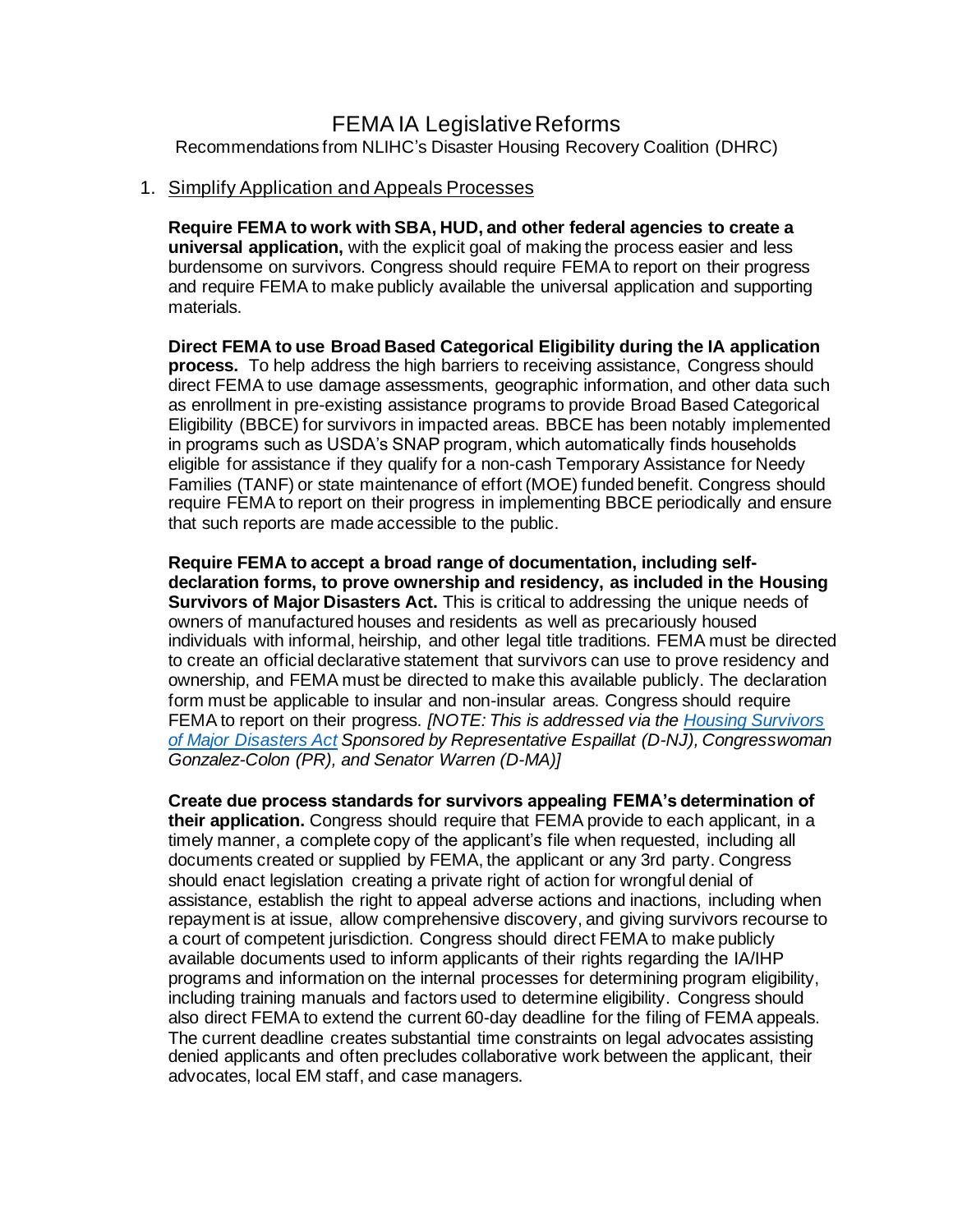**Require FEMA to report publicly on applications and denials.** Congress should direct FEMA to collect and report publicly in an electronically searchable form on a monthly/quarterly basis on application completion rates and the length and success rates of FEMA IA eligibility appeals. The report should contain the status of the tracking application numbers for all applications. The agency should not be permitted to delete any applications or tracking numbers for any reason – including for denial or withdrawal – and must include well defined categories for case status. This data must be disaggregated by race, disability, income, housing type and status, and be made publicly available. Such data with corresponding personally identifiable information should be made available for research purposes. In addition, FEMA should release the block and census tract of residences or other structures for which assistance is being sought.

**Require FEMA to make application and appeals information, as well as information on programs, accessible to survivors.** Congress should direct FEMA to ensure materials are accessible to all survivors, including people with disabilities and people with limited English proficiency, and be written at a 4<sup>th</sup>-6<sup>th</sup> grade level. Congress should direct FEMA to make publicly available such materials in other languages. Congress should require FEMA to create and implement a comprehensive, accurate outreach and education effort to inform survivors about their due process rights.

**Require FEMA to automatically set aside direct funding for legal services/aid organizations** to help survivors apply for FEMA assistance. Direct FEMA to enter into contracts with legal aid organizations to provide trainings to FEMA-credentialed first responders, emergency and relief workers, and others on the ground in the weeks directly following a disaster.

### 2. Ensure Oversight and Data Transparency

**Direct FEMA to collect and make publicly available on OpenFEMA comprehensive demographic data** on the impact of the disaster and federal recovery efforts. Data should be collected on all protected classes covered by the Stafford Act, the Americans with Disabilities Act, Fair Housing Act, Title VI, and other civil rights protections, including, but not limited to race/ethnicity, income and economic status, age, disability, and gender, and the housing tenure of the individual and location by census block group to enable meaningful analysis, while protecting personally identifiable information. In addition, all information that FEMA releases in the monthly/quarterly IA application reports must appear on OpenFEMA in an electronically searchable format.

**Direct FEMA to create an open process for research, academic, and other organizations to use IA and other disaster response and recovery data possessed by FEMA for the purpose of conducting research.** FEMA should allow these institutions to access personally identifiable information if important policy-relevant research questions can only be answered by using this data and if the receiving organization can offer adequate measures for the confidentiality of the data, as required by other federal agencies. FEMA should provide to the public, researchers, and academic institutions data collected by its programs for analysis to the greatest extent possible under federal privacy laws.

**Direct FEMA to prioritize providing IA data to state and local governments for the purposes of creating CDBG – Disaster Recovery (CDBG-DR) and CDBG – Mitigation (CDBG-MIT) Action Plans.** State, local, territorial, and tribal governments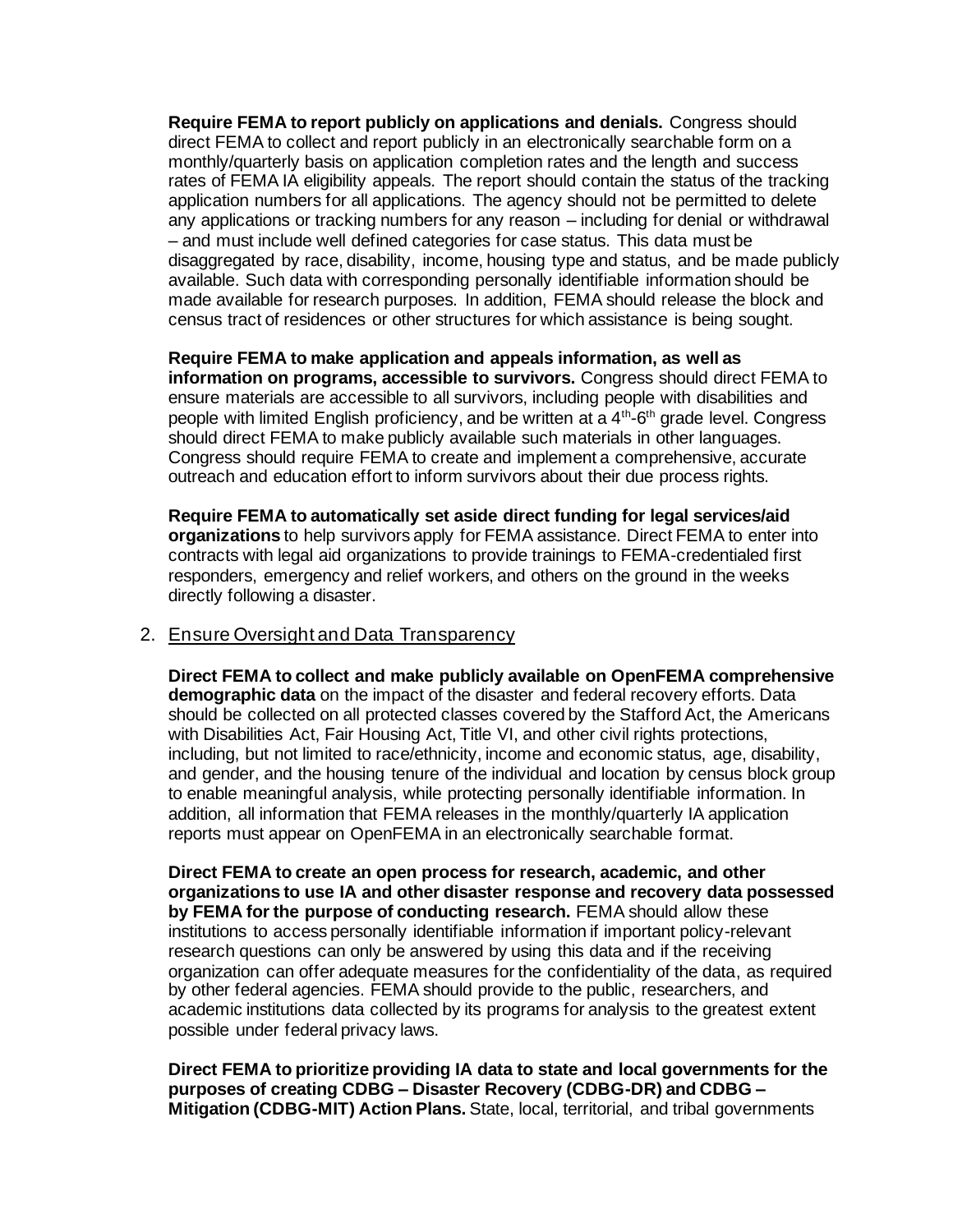utilize FEMA information as part of CDBG-DR and CDBG-MIT spending plans required to be submitted and approved by HUD. Often, failures by FEMA to quickly provide comprehensive data on IA applications and approvals further slow the creation of these plans – further lengthening the amount of time it takes these important long-term recovery funds to reach disaster survivors.

**Redefine FEMA's working definition of "waste, fraud, and abuse"** to ensure that the agency's commitment does not prevent disaster survivors from receiving assistance.

**Create an independent advisory committee** comprised of experts in affordable housing, homelessness, legal services, disability, fair housing and civil rights, and lowincome survivors. This committee should periodically report its activities and recommendations and all steps or actions taken or not taken in response to Congress – which shall make such reports public within a specified time.

### 3. Ensure Equity and Access

**Clarify FEMA's non-discrimination language in the Stafford Act.** FEMA currently interprets its non-discrimination clause to prevent the agency from addressing the unique needs of certain subgroups of disaster survivors, including individuals who were homeless prior to a specific disaster, individuals with low incomes, those with Low English Proficiency, and others. This interpretation should comply with those utilized by other agencies and comply with standing precedent within civil rights law. Congress should require FEMA to report on their progress.

**Direct FEMA to ensure Disaster Recovery Centers are accessible** by requiring their location in impacted areas, in areas accessible by public transportation, where applicable, and in buildings accessible to individuals with disabilities in line with federal law.

**Require FEMA to make access to translators readily accessible, and that all documents distributed within DRC's or through recovery-related websites include translations for individuals with disabilities or Low English Proficiency pursuant to federal law.** 

**Direct FEMA to educate and inform immigrant communities and disasters survivors in their primary language** that there is no information exchanged between the agency and ICE and that individuals who may be undocumented can safely visit DRCs and speak with the agency without risk of deportation.

4. Ensure Access to Safe, Decent Homes

**Automatically activate the Disaster Housing Assistance Program (DHAP)** upon a major disaster declaration to provide the lowest-income and most marginalized survivors with direct, longer-term rental assistance and case management services.

**Direct FEMA to remove or ameliorate barriers** to that prevent low-income survivors from accessing FEMA's Transitional Sheltering Assistance (TSA) hotel program. Congress should direct FEMA to bar hotel providers from requiring survivors to have a credit card or a security deposit to access the program. Congress should establish statutory requirements that must be met for when the TSA program ends based on the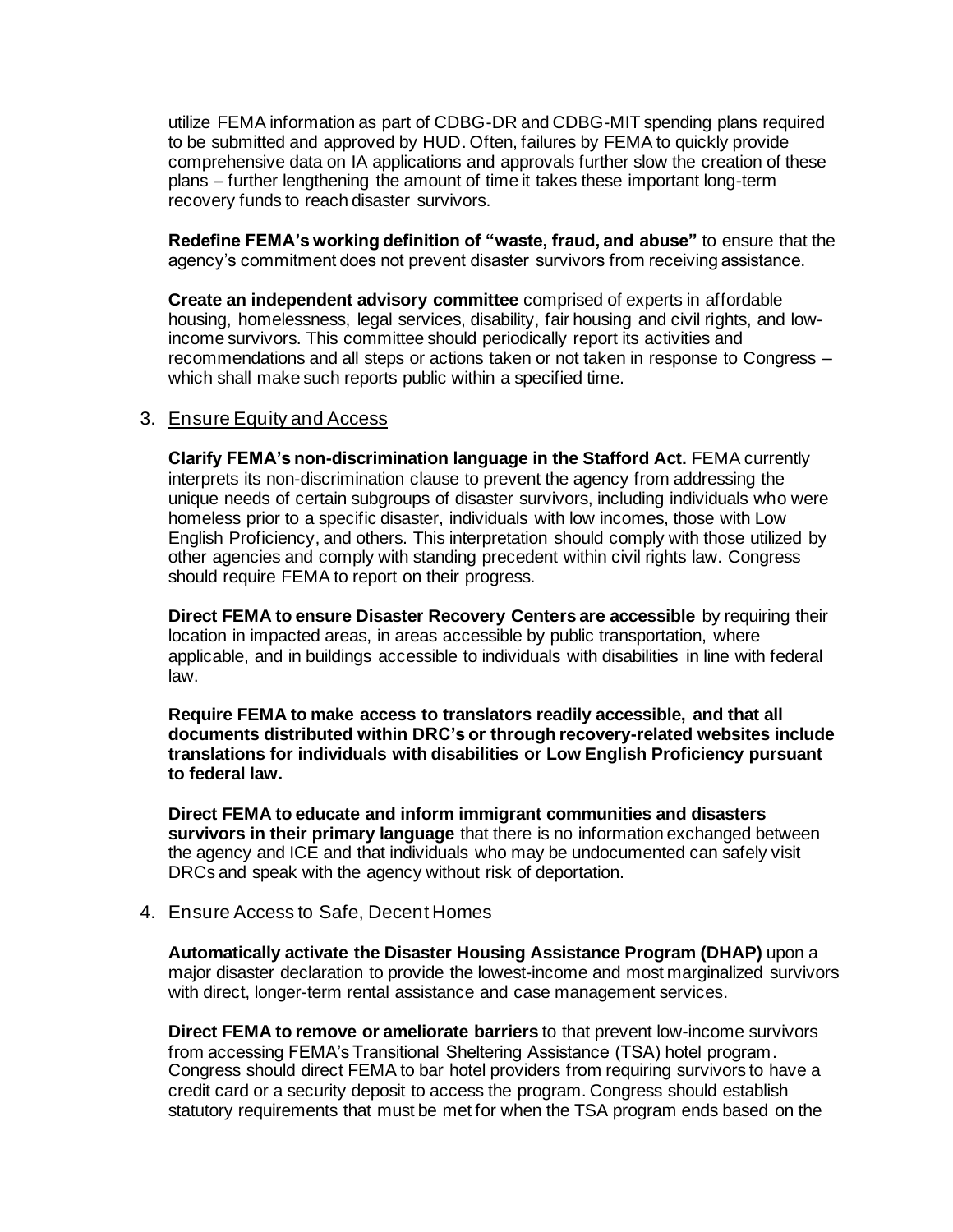amount of temporary housing available, the overall housing stock of the area, the state of the current local economy, and other measures. Congress should bar hotel providers from charging a survivor additional fees beyond the amount FEMA is providing them. Congress should require FEMA to make publicly available, on a monthly basis, information on the number of households in TSA hotels, when funding for those rooms will expire, and how many individuals have moved out of TSA-funded rooms – either because they have moved to permanent housing, or because they violated terms of the program. Congress should also direct FEMA to authorize TSA for longer increments than the current 14-day policy.

**Establish in statute that people experiencing homelessness prior to the disaster are eligible for the same emergency shelter and housing recovery resources available to impacted renters**. The provision of assistance must not be based on whether the individual resided in a tent or temporary structure prior to the disaster.

**Direct FEMA to include in its standard recovery assistance plan** an on-site assessment of homeless encampments and shelters identified by each community's leaders, communities of individuals with Low English Proficiency, centers for independent living, and congregate care facilities.

5. Fair Housing and Civil Rights Compliance

**Direct FEMA to enforce federal fair housing laws on FEMA's Housing Portal** or any other website or resource to which FEMA may refer people seeking housing. Congress should bar landlords from publishing discriminatory advertisements for rental properties. After past disasters, FEMA's Housing Portal and other websites to which FEMA's website linked included explicitly discriminatory advertisements that violated federal and state fair housing laws.

**Direct FEMA to provide guidance and ensure compliance with non-discrimination laws**, including the Stafford Act, the Americans with Disabilities Act, Fair Housing Act, Title VI, and other civil rights laws, for all entities administering or receiving housing resources in order to ensure fairness and avoid delays due to enforcement actions.

**Direct FEMA to work with HUD to provide timely, actionable fair housing guidance and training** to FEMA staff or contractors who handle housing-related inquiries from the public.

**Direct FEMA to enter into a Memorandum of Understanding (MOU) with HUD outlining a process to refer, investigate, and resolve discrimination complaints**  that arise from property owners or residents receiving housing assistance.

**Direct FEMA to ensure that any information provided directly or indirectly by FEMA about housing resources for people displaced by a disaster complies with fair housing requirements.**

6. Improving Assistance Programs

**Temporary Housing Assistance**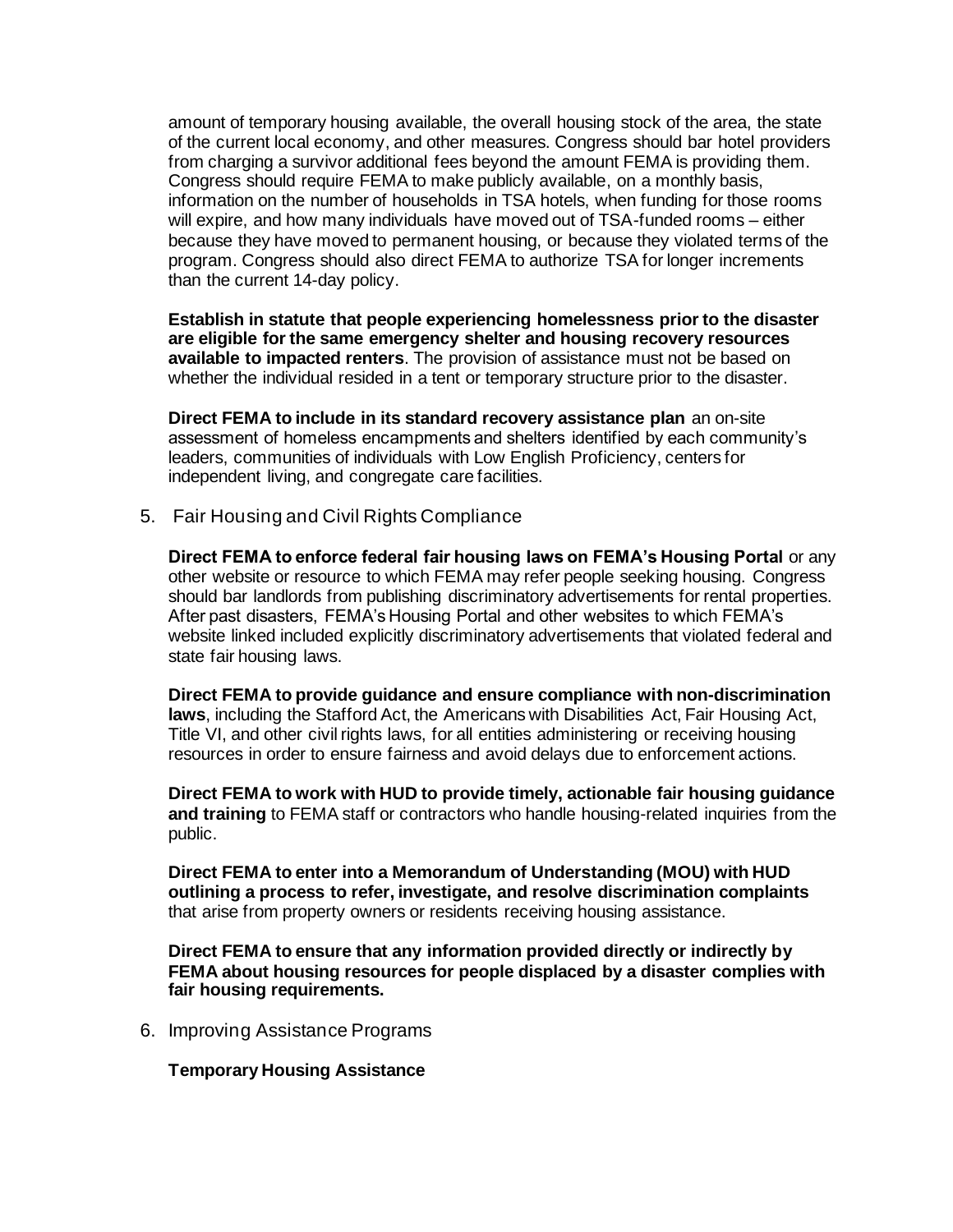- Begin the 18-month time limit for direct temporary housing assistance when a disaster survivor moves into a MHU, instead of the date of the disaster declaration.
- Mandate that FEMA disclose its decision-making process for extending the 18-month deadline for temporary direct housing assistance.
- Statutorily require FEMA to make publicly available a target number of temporary housing units it plans to build and how it came to that number. Congress should require FEMA to build a certain number of temporary housing units within a certain time frame, and to report to Congress regarding the current state of completed and planned temporary housing. Congress should ensure that the number of MHU's constructed is based on the number of post-disaster affordable housing units available in a disaster-stricken community, post-disaster employment rates, and similar measurements.

### **Disaster Case Management (DCM)**

- FEMA should make clear that services conducted under the agency's DCM program must be performed by state, tribal, or territorial agencies or non-profits alone. Additionally, a preference should be created for the use of existing Continuums of Care (CoC) or Community-based organizations for DCM programs if applicable.
- FEMA should institute a requirement that DCM award applications or pre-disaster DCM plans be available for comment and review by the public. This requirement should be instituted even if it necessitates an extension of the 90-day post-disaster declaration deadline for DCM program application submittal. Alternatively, FEMA should create a system allowing the receipt of community input on state, tribal, or territories DCM program award applications and independently consider such input when evaluating or requesting amendments to DCM program award applications.

## **STEP**

- Direct FEMA to provide immediate, emergency rehabilitation to properties where tenants are at high health and safety risks and to determine proper cost-sharing with the property owner afterwards.
- Direct FEMA to report to Congress on why the STEP program was not implemented during the past several major disasters and make publicly available all documents pertaining to the administration of the program.
- Mandate that the STEP program be re-implemented.
- Expand the STEP program to include multi-family and rental properties.

### **Transportation Assistance**

- Provide resources to help displaced households without access to cars afford their increased transportation costs. FEMA should help cover the costs of Uber/Lyft, connector buses, and public transportation.
- Increase the maximum funds available to repair or replace a single parcel vehicle from \$5000 to \$10,000. Alternatively, FEMA should permit disaster survivors to enter into reimbursable short-term auto leases.
- Increase the maximum level of personal transportation assistance in cases where the surviving household can demonstrate the need for two personal vehicles to accommodate transportation to and from places of employment.
- Ensure that individuals with disabilities can fully access supportive programs necessary to continue living independently – these include personal assistance services and related strategies.